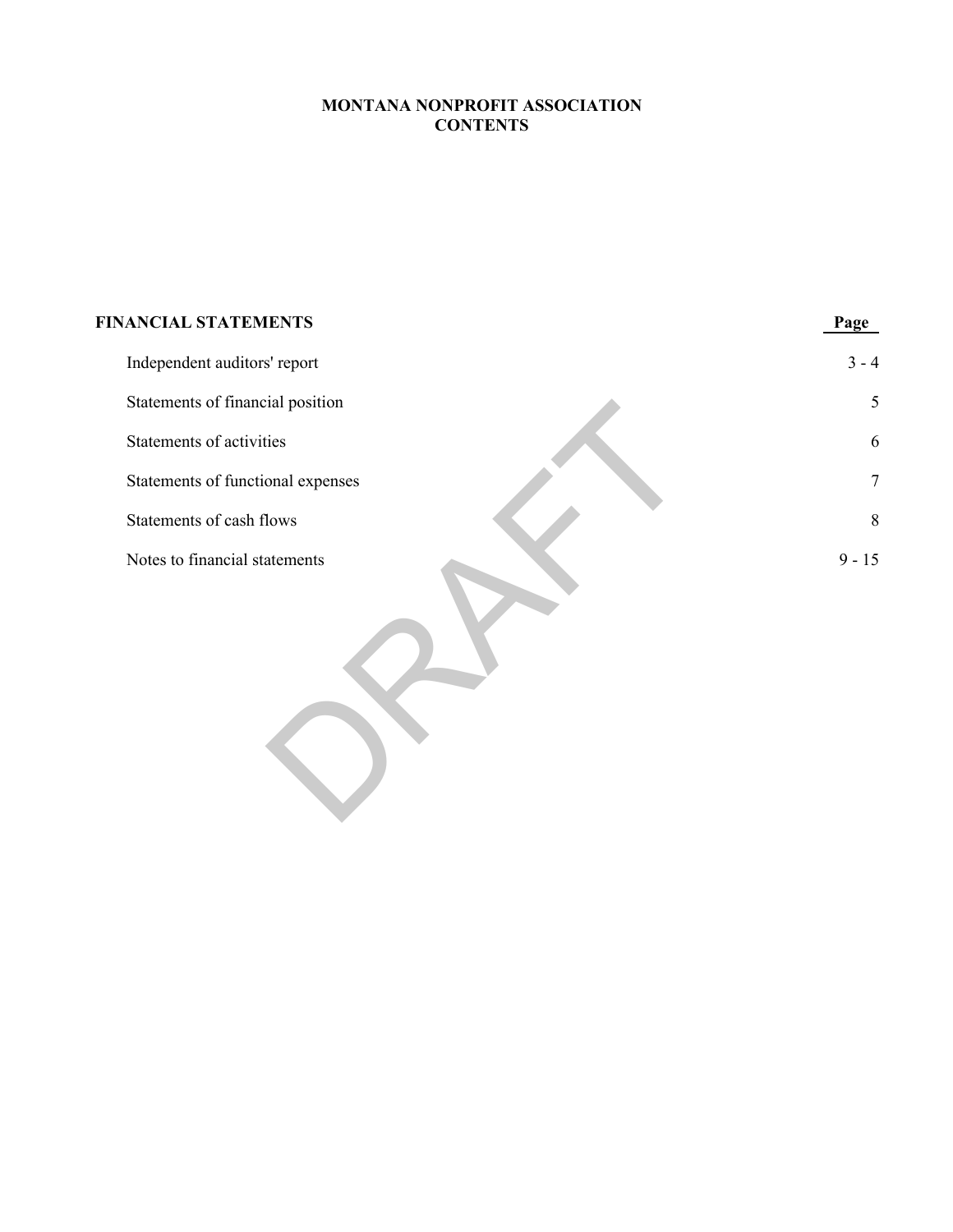# AMATICS

## **INDEPENDENT AUDITORS' REPORT**

Board of Directors Montana Nonprofit Association Helena, MT

We have audited the accompanying financial statements of Montana Nonprofit Association (a nonprofit organization), which comprise the statement of financial position as of December 31, 2019, and the related statements of activities, functional expenses, and cash flows for the year then ended, and the related notes to the financial statements.

# **Management's Responsibility for the Financial Statements**

Management is responsible for the preparation and fair presentation of these financial statements in accordance with accounting principles generally accepted in the United States of America; this includes the design, implementation, and maintenance of internal control relevant to the preparation and fair presentation of financial statements that are free from material misstatement whether due to fraud or error.

## **Auditor's Responsibility**

Our responsibility is to express an opinion on these financial statements based on our audit. We conducted our audit in accordance with auditing standards generally accepted in the United States of America. Those standards require that we plan and perform the audit to obtain reasonable assurance about whether the financial statements are free from material misstatement.

An audit involves performing procedures to obtain audit evidence about the amounts and disclosures in the financial statements. The procedures selected depend on the auditor's judgment, including the assessment of the risks of material misstatement of the financial statements, whether due to fraud or error. In making those risk assessments, the auditor considers internal control relevant to the entity's preparation and fair presentation of the financial statements in order to design audit procedures that are appropriate in the circumstances, but not for the purpose of expressing an opinion on the effectiveness of the entity's internal control. Accordingly, we express no such opinion. An audit also includes evaluating the appropriateness of accounting policies used and the reasonableness of significant accounting estimates made by management, as well as evaluating the overall presentation of the financial statements.

We believe that the audit evidence we have obtained is sufficient and appropriate to provide a basis for our audit opinion.

# **Opinion**

In our opinion, the financial statements referred to above present fairly, in all material respects, the financial position of Montana Nonprofit Association as of December 31, 2019, and the changes in its net assets and its cash flows for the year then ended in accordance with accounting principles generally accepted in the United States of America.

-3-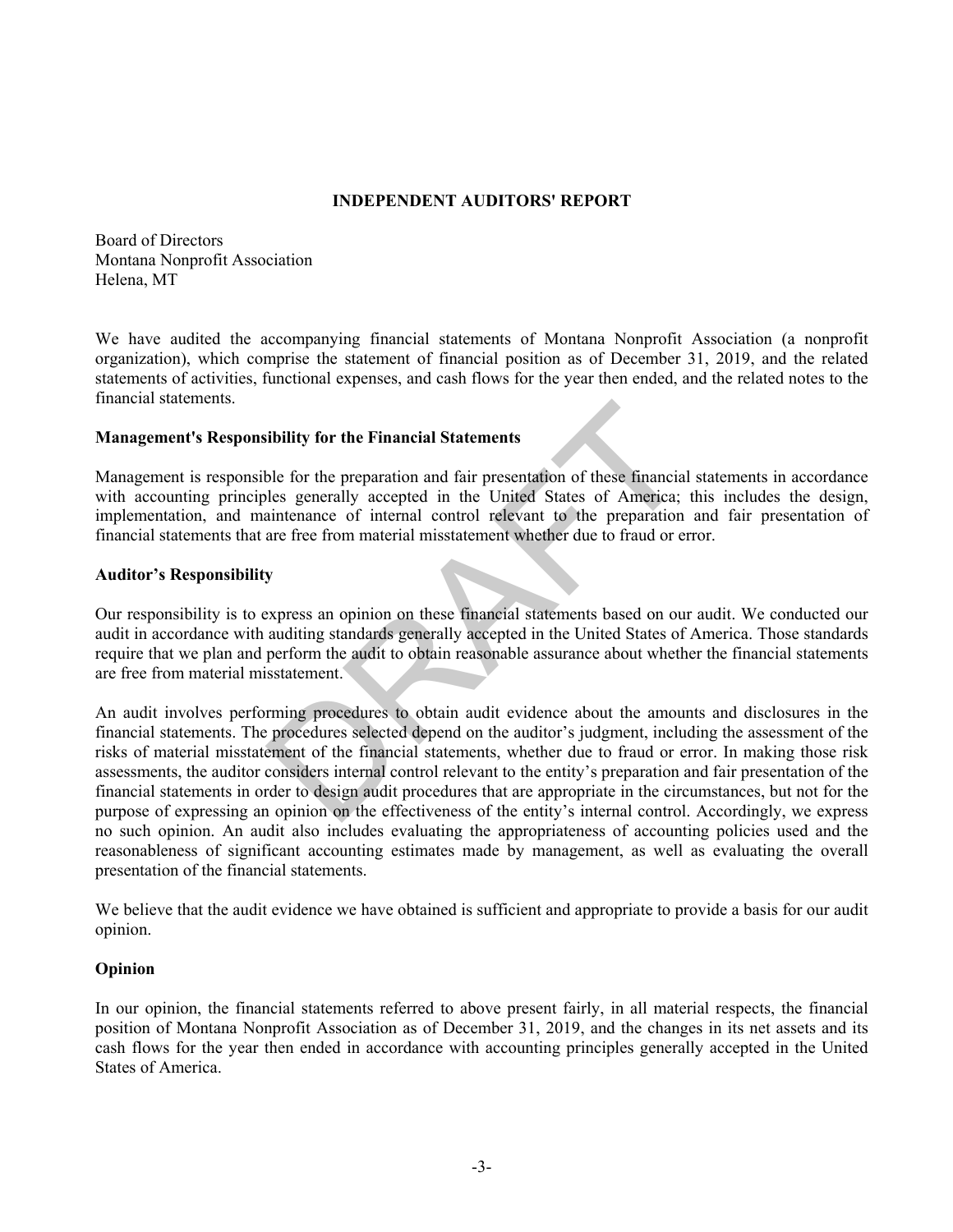# **Prior Period Financial Statements**

The 2018 financial statements were reviewed by us, and our report thereon, dated August 14, 2019, stated we were not aware of any material modifications that should be made to those financial statements for them to be in conformity with accounting principles generally accepted in the United States of America. However, a review is substantially less in scope than an audit and does not provide a basis for the expression of an opinion on the financial statements.

# *Amatics CPA Group*

Bozeman, Montana July 23, 2020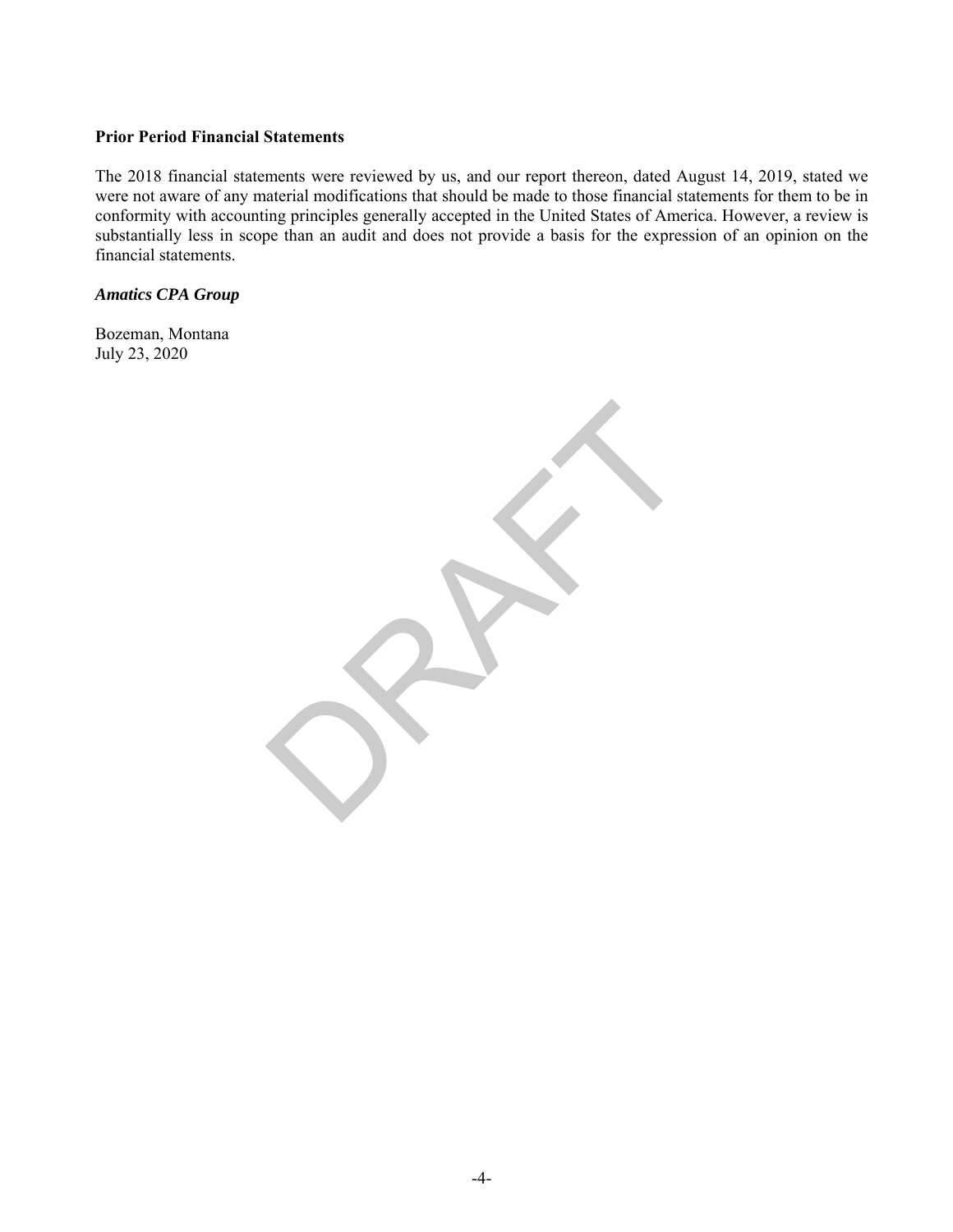# **MONTANA NONPROFIT ASSOCIATION STATEMENTS OF FINANCIAL POSITION December 31, 2019 and 2018**

|                                                |                   | December 31        |
|------------------------------------------------|-------------------|--------------------|
|                                                | 2019<br>(Audited) | 2018<br>(Reviewed) |
| <b>ASSETS</b>                                  |                   |                    |
| <b>CURRENT ASSETS</b>                          |                   |                    |
| Cash and cash equivalents                      | \$<br>264,500     | \$<br>35,865       |
| Accounts receivable                            | 26,429            | 34,907             |
| Grants receivable, current                     | 164,910           | 50,000             |
| Prepaid expenses                               | 5,700             |                    |
| Total current assets                           | 461,539           | 120,772            |
| <b>FIXED ASSETS</b>                            |                   |                    |
| Property and equipment                         | 104,828           | 84,840             |
| Less accumulated depreciation and amortization | (78, 538)         | (68, 595)          |
| Total fixed assets                             | 26,290            | 16,245             |
| <b>OTHER ASSETS</b>                            |                   |                    |
| Refundable unemployment reserve                | 6,430             | 6,230              |
| Grants receivable, long term, net of discount  | 99,000            | 19,539             |
| Total other assets                             | 105,430           | 25,769             |
| <b>Total</b> assets                            | \$<br>593,259     | 162,786<br>S       |
| <b>LIABILITIES AND NET ASSETS</b>              |                   |                    |
| <b>CURRENT LIABILITIES</b>                     |                   |                    |
| Accounts payable                               | \$<br>20,749      | \$<br>3,110        |
| Accrued payroll liabilities                    | 40,690            | 30,243             |
| Deferred revenue                               | 72,418            | 49,849             |
| Total current liabilities                      | 133,857           | 83,202             |
| <b>NET ASSETS</b>                              |                   |                    |
| Without donor restrictions                     | 76,593            | 9,778              |
| With donor restrictions                        | 382,809           | 69,806             |
| Total net assets                               | 459,402           | 79,584             |
| Total liabilities and net assets               | 593,259           | 162,786            |

See the accompanying notes to the financial statements.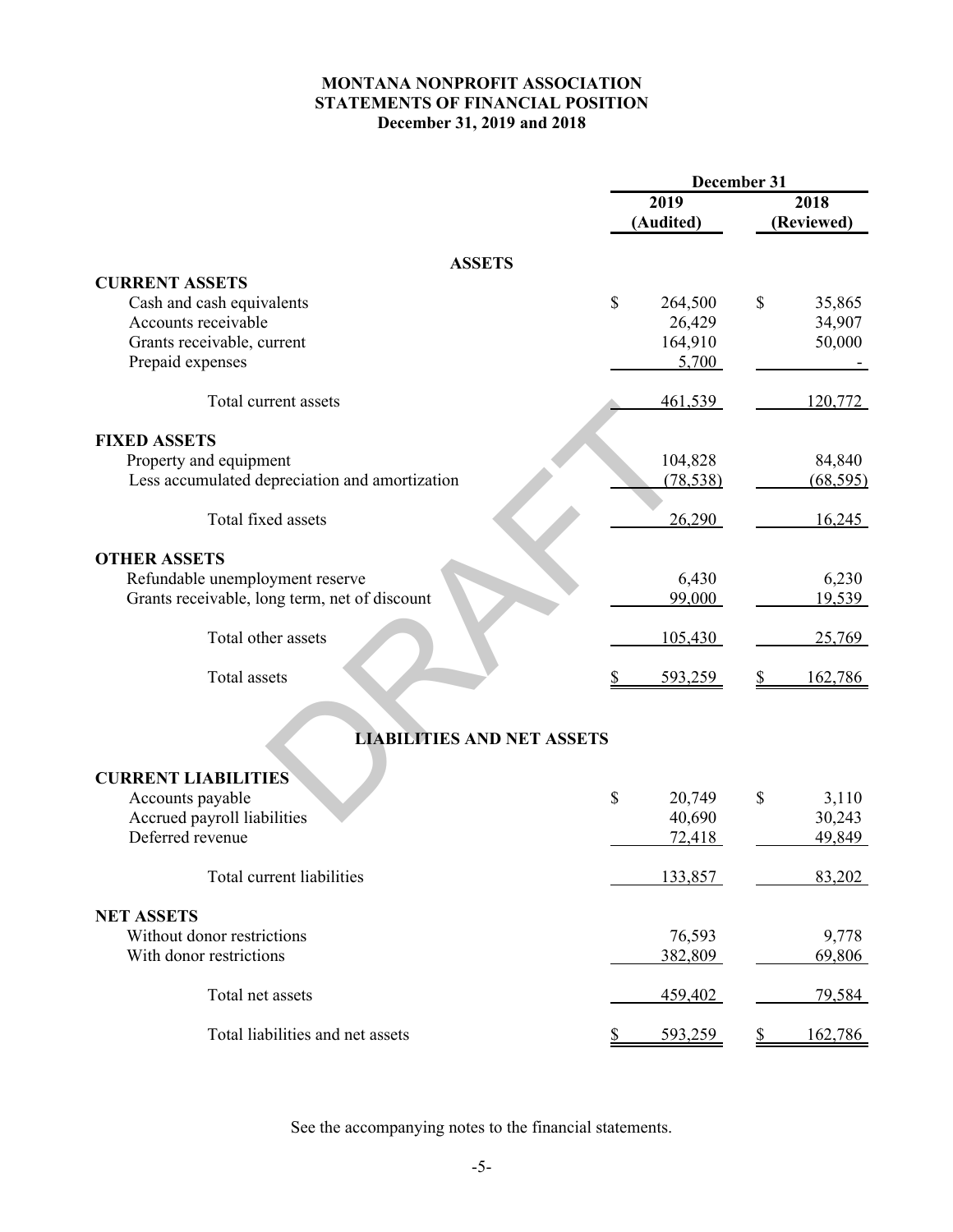# **MONTANA NONPROFIT ASSOCIATION STATEMENTS OF ACTIVITIES Years ended December 31, 2019 and 2018**

|                                  |                                                                                         |              | 2019<br>(Audited) |    |           |               | 2018<br>(Reviewed) |
|----------------------------------|-----------------------------------------------------------------------------------------|--------------|-------------------|----|-----------|---------------|--------------------|
|                                  | <b>Without Donor</b><br><b>With Donor</b><br><b>Restrictions</b><br><b>Restrictions</b> |              | <b>Total</b>      |    |           | <b>Total</b>  |                    |
| <b>REVENUE AND SUPPORT</b>       |                                                                                         |              |                   |    |           |               |                    |
| Nonprofit member dues            | \$<br>112,575                                                                           | $\mathbb{S}$ |                   | \$ | 112,575   | <sup>\$</sup> | 117,901            |
| Affiliate member dues            | 23,080                                                                                  |              |                   |    | 23,080    |               | 21,185             |
| Sponsorships                     | 86,924                                                                                  |              |                   |    | 86,924    |               | 86,838             |
| Discount product fees            | 106,006                                                                                 |              |                   |    | 106,006   |               | 94,410             |
| Conference and training fees     | 127,868                                                                                 |              |                   |    | 127,868   |               | 115,660            |
| Contributed support              | 62,473                                                                                  |              | 618,400           |    | 680,873   |               | 140,641            |
| Investment income, net           | 26                                                                                      |              |                   |    | 26        |               | 28                 |
| Released from restrictions       | 305,397                                                                                 |              | (305, 397)        |    |           |               |                    |
| Total revenue and support        | 824,349                                                                                 |              | 313,003           |    | 1,137,352 |               | 576,663            |
| <b>EXPENSES</b>                  |                                                                                         |              |                   |    |           |               |                    |
| Program services                 | 568,501                                                                                 |              |                   |    | 568,501   |               | 494,657            |
| Management and general           | 152,868                                                                                 |              |                   |    | 152,868   |               | 84,465             |
| Fundraising                      | 36,165                                                                                  |              |                   |    | 36,165    |               | 36,470             |
| Total expenses                   | 757,534                                                                                 |              |                   |    | 757,534   |               | 615,592            |
| <b>CHANGE IN NET ASSETS</b>      | 66,815                                                                                  |              | 313,003           |    | 379,818   |               | (38, 929)          |
| Net assets at beginning of year  | 9,778                                                                                   |              | 69,806            |    | 79,584    |               | 118,513            |
| <b>NET ASSETS AT END OF YEAR</b> | 76,593                                                                                  |              | 382,809           |    | 459,402   |               | 79,584             |

See the accompanying notes to the financial statements.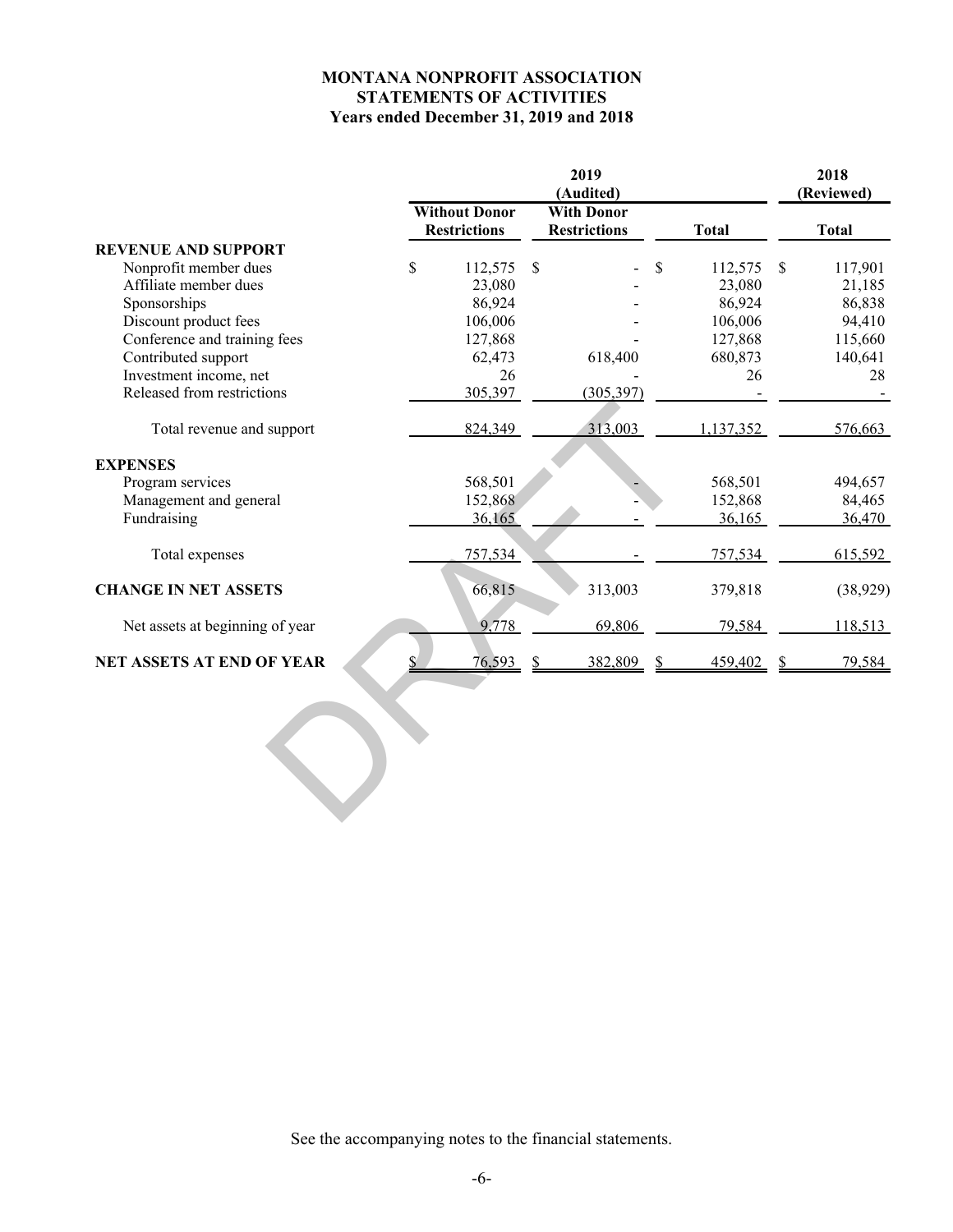# **MONTANA NONPROFIT ASSOCIATION STATEMENTS OF FUNCTIONAL EXPENSES Years ended December 31, 2019 and 2018**

|                        |               | Group<br><b>Buying</b> | <b>Public</b><br>Policy |     | Professional/<br>Organizational<br>Development | Membership | Building/<br><b>Shared Space</b> |    | <b>Total</b><br>Program | Management<br>and General |      | Fundraising | 2019<br><b>Total</b><br>(Audited) | 2018<br>Total<br>(Reviewed) |
|------------------------|---------------|------------------------|-------------------------|-----|------------------------------------------------|------------|----------------------------------|----|-------------------------|---------------------------|------|-------------|-----------------------------------|-----------------------------|
| Personnel              | <sup>\$</sup> | 19,288 \$              | 18,314                  | - S | 193,391 \$                                     | 47,819 \$  | 249                              | -S | 279,061 \$              | 107,907                   | - \$ | 29,148 \$   | $416,116$ \$                      | 329,111                     |
| Contracted services    |               | 826                    | 7,310                   |     | 127,414                                        | 2,837      | 30                               |    | 138,417                 | 19,568                    |      | 1,231       | 159,216                           | 151,825                     |
| Travel                 |               | 1,211                  | 4,611                   |     | 31,257                                         | 50         | $\overline{\phantom{a}}$         |    | 37,129                  | 1,591                     |      | 1,847       | 40,567                            | 14,583                      |
| Occupancy              |               | 1,866                  | 1,078                   |     | 16,438                                         | 4,823      | 146                              |    | 24,351                  | 7,659                     |      | 2,163       | 34,173                            | 33,033                      |
| Property and equipment |               | 446                    | 261                     |     | 5,663                                          | 1,213      | 9                                |    | 7,592                   | 7,639                     |      | 555         | 15,786                            | 22,897                      |
| Other                  |               | 9,052                  | 8,376                   |     | 61,098                                         | 3,237      | 188                              |    | 81,951                  | 8,504                     |      | 1,221       | 91,676                            | 64,143                      |
| 2019 Total (Audited)   |               | 32,689                 | 39,950                  |     | 435,261                                        | 59.979     | 622                              |    | 568,501                 | 152,868                   |      | 36,165      | 757,534                           |                             |
| 2018 Total (Reviewed)  |               | 19,244                 | 21,203                  |     | 351,285                                        | 102,925    |                                  |    | 494,657                 | 84,465                    |      | 36,470      |                                   | 615,592                     |

See the accompanying the notes to the financial statements.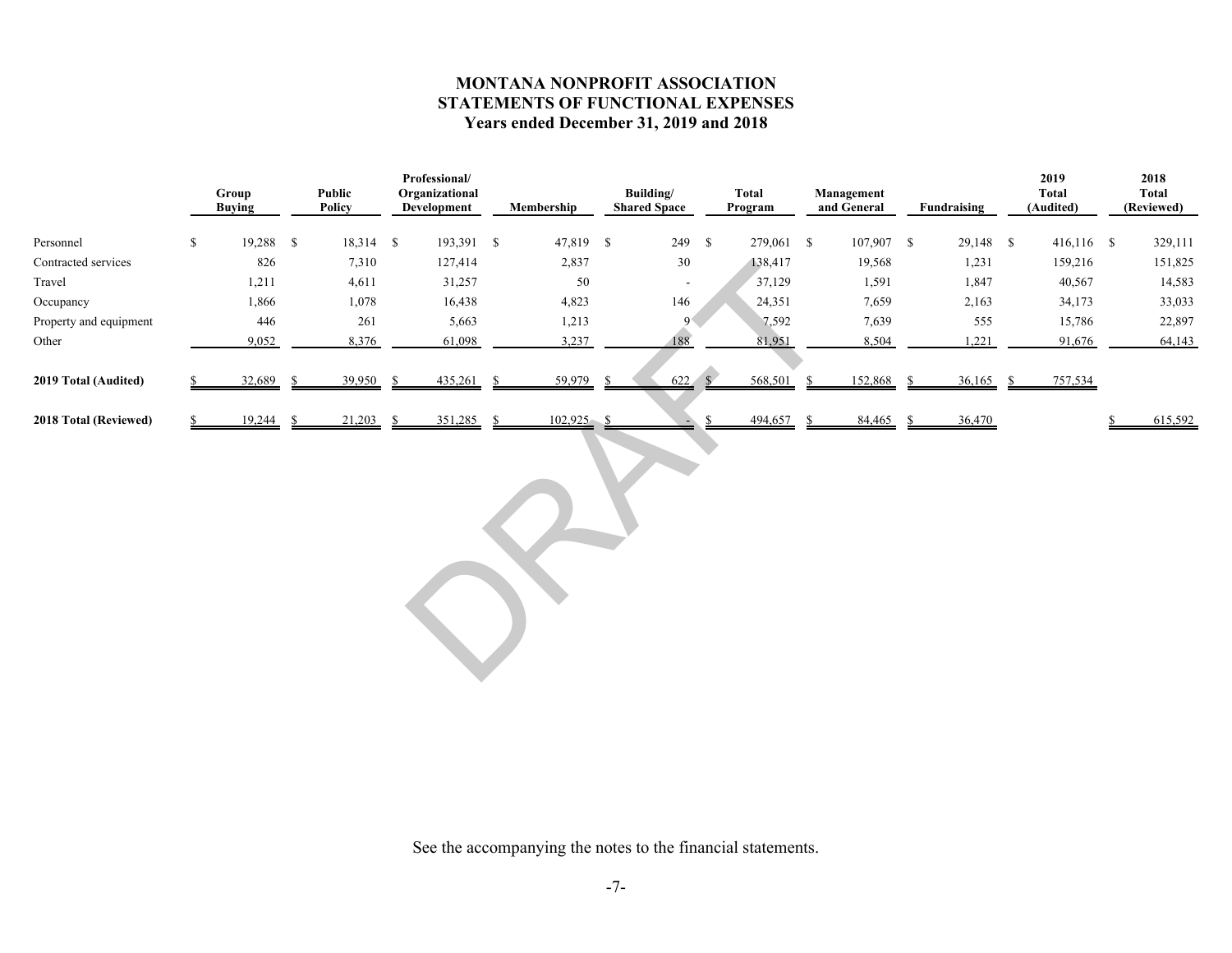# **MONTANA NONPROFIT ASSOCIATION STATEMENTS OF CASH FLOWS**

|                                                | <b>Years ended December 31</b> |            |    |            |  |
|------------------------------------------------|--------------------------------|------------|----|------------|--|
|                                                |                                | 2019       |    | 2018       |  |
|                                                |                                | (Audited)  |    | (Reviewed) |  |
| <b>CASH FLOWS FROM OPERATING ACTIVITIES</b>    |                                |            |    |            |  |
| Receipts from donors and grantors              | \$                             | 494,980    | \$ | 178,725    |  |
| Other cash receipts                            |                                | 479,048    |    | 437,211    |  |
| Payments for salaries and related costs        |                                | (405, 667) |    | (335, 649) |  |
| Payments to vendors                            |                                | (319, 738) |    | (276, 196) |  |
| Net cash provided by operating activities      |                                | 248,623    |    | 4,091      |  |
| <b>CASH FLOWS USED BY INVESTING ACTIVITIES</b> |                                |            |    |            |  |
| Purchases of fixed assets                      |                                | (19,988)   |    |            |  |
| NET CHANGE IN CASH AND CASH EQUIVALENTS        |                                | 228,635    |    | 4,091      |  |
| Cash and cash equivalents at beginning of year |                                | 35,865     |    | 31,774     |  |
| CASH AND CASH EQUIVALENTS AT END OF YEAR       |                                | 264,500    |    | 35,865     |  |

See the accompanying notes to the financial statements.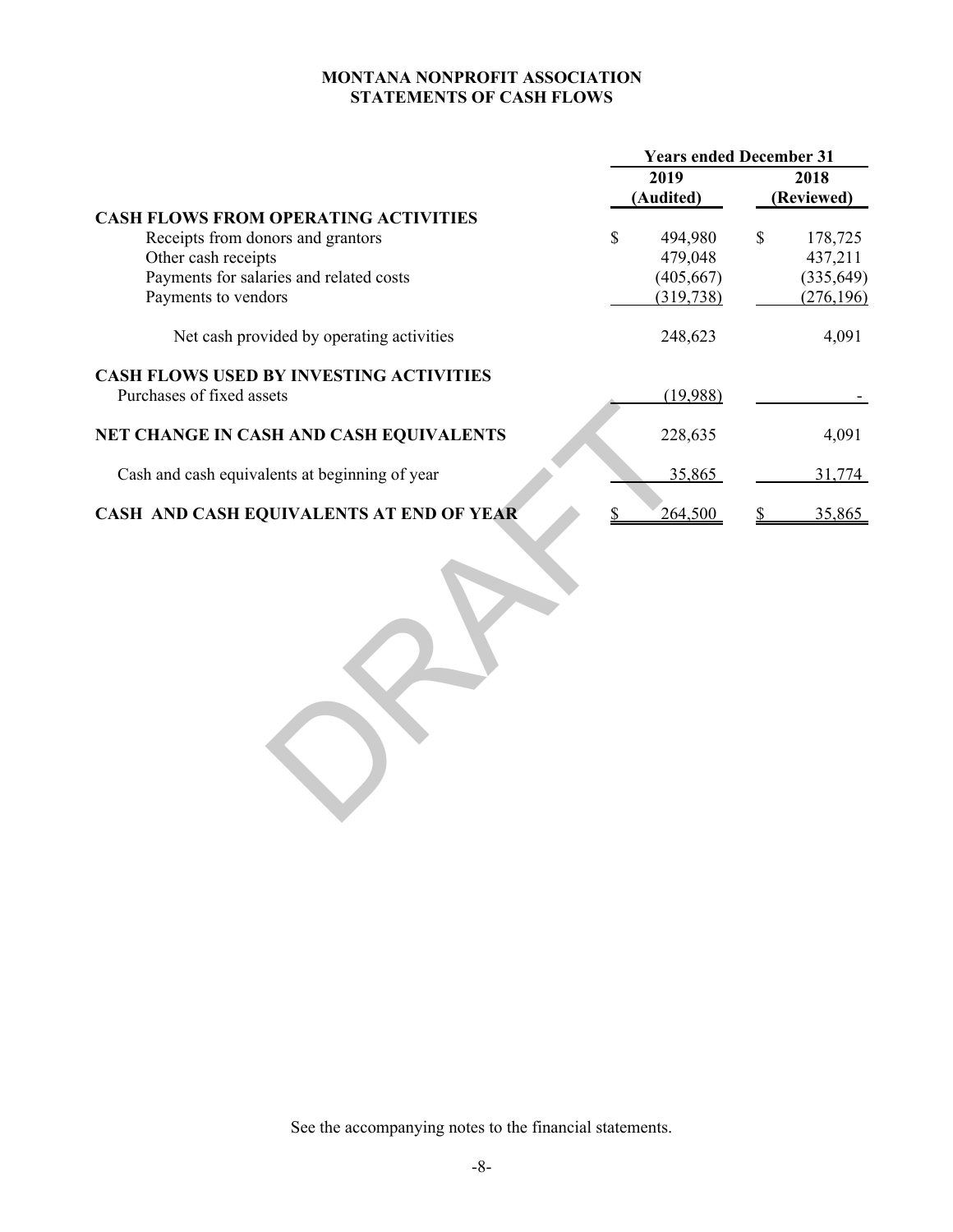## **1. SUMMARY OF SIGNIFICANT ACCOUNTING POLICIES**

#### **Organization**

The Montana Nonprofit Association (the Association), a Montana not-for-profit Organization, is a membership organization that is organized for the following purposes: to advocate and develop public policy on sector-wide issues, to offer savings on administrative costs by offering group buying opportunities, develop organizational training and technical assistance to enhance nonprofit capacity, provide research and communications on relevant nonprofit issues, and building a network to connect and strengthen nonprofits.

#### **Basis of Accounting**

The accompanying financial statements are presented in accordance with accounting principles generally accepted in the United States of America (GAAP), as codified by the Financial Accounting Standards Board. Therefore, revenues are recorded when earned and expenses are recorded when incurred.

## **Use of Estimates**

The preparation of financial statements in conformity with generally accepted accounting principles requires management to make estimates and assumptions that affect certain reported amounts and disclosures. Accordingly, actual results could differ from those estimates.

## **Cash and Cash Equivalents**

For the purposes of the statement of cash flows, the Association considers all unrestricted cash and other highly liquid investments with a maturity of less than three months as cash equivalents.

## **Basis of Presentation**

Net assets, revenues, gains, and losses are classified based on the existence or absence of donor or grantor imposed restrictions. Accordingly, net assets and changes therein are classified and reported as follows:

*Net Assets Without Donor Restrictions*: Net assets available for use in general operations and not subject to donor (or certain grantor) restrictions*.*

*Net Assets With Donor Restrictions*: Net assets subject to donor (or certain grantor) imposed restrictions. Some donor-imposed restrictions are temporary in nature, such as those that will be met by the passage of time or other events specified by the donor. Other donor-imposed restrictions are perpetual in nature, where the donor stipulates that resources be maintained in perpetuity. Donor-imposed restrictions are released when a restriction expires, that is, when the stipulated time has elapsed, when the stipulated purpose for which the resource was restricted has been fulfilled, or both.

#### **Functional Expenses**

The financial statements report certain categories of expenses that are attributed to more than one program or supporting function. Therefore, expenses require allocation on a reasonable basis that is consistently applied. The expenses that are allocated include occupancy, personnel, contracted services (accounting, technology), property and equipment (depreciation) and other expenses (dues and registration, supplies), which are allocated based on staff time in each area, as tracked and reported on time sheets.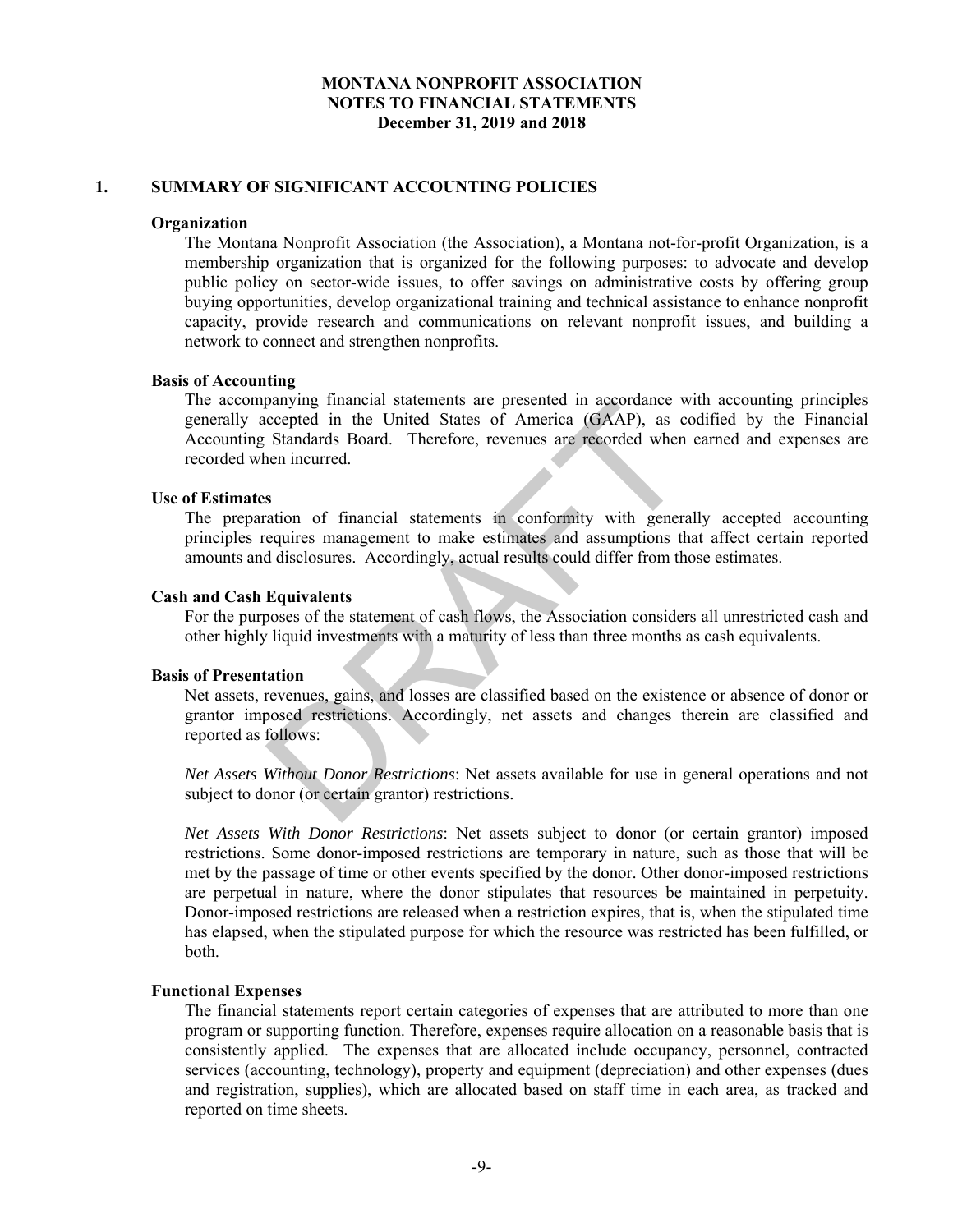## **1. SUMMARY OF SIGNIFICANT ACCOUNTING POLICIES (Continued)**

## **Revenue and Revenue Recognition**

#### *Program Service Revenue*

Membership dues revenues are recognized over the membership period. Payment is due at the start of the membership period; amounts received in advance are deferred and recognized over the period in which the services are provided. Product fee revenues are recognized when a member purchases a product or service that generates a royalty payment for the Association. Conference and training fees are recognized when the conference or training event occurs.

## *Contributions and Grants*

Contributions, including unconditional promises to give, are recognized as revenues in the period cash or assets are transferred or pledges are received. Unconditional promises to give that are expected to be collected within one year are recorded at net realizable value. Unconditional promises to give that are expected to be collected in more than one year are recorded at fair value, which is measured as the present value of their future cash flows, discounted at the short term treasury bill rate. Amortization of the discount is included in contribution revenue. In the absence of donor stipulations to the contrary, promises with payments due in future periods are restricted to use after the due date. In the absence of donor stipulations to the contrary, promises with payments due in future periods are restricted to use after the due date. Management considers all pledges to be fully collectible; therefore, no allowance has been recorded.

Conditional promises to give are not recognized until they become unconditional, that is when the conditions on which they depend are substantially met. Contributions of assets other than cash are recorded at their estimated fair value at date of receipt.

## **Accounts Receivable**

The Association grants credit to members for dues and to sponsors for commissions, endorsements, management fees and conference revenue. Accounts receivable consists of discounted product fees earned but not yet received as of the financial statement date. Accounts receivable are stated at face value and management deems all to be collectible; accordingly, the allowance for uncollectible accounts is zero.

## **Fixed Assets**

Purchased assets are carried at their historical cost. Donations of property are recorded as support at the asset's estimated fair value. Depreciation of property and equipment is computed using the straight-line method over the estimated useful lives of the assets, which range from three to seven years. Acquisitions and improvements of property and equipment of \$500 or more are capitalized. Normal repair and maintenance costs are expensed as incurred.

Software and web development costs are capitalized at cost and amortized using the straight-line method over the length of the life of the asset, generally 5 years.

Depreciation and amortization expense was \$9,944 and \$7,268 for the years ended December 31, 2019 and 2018.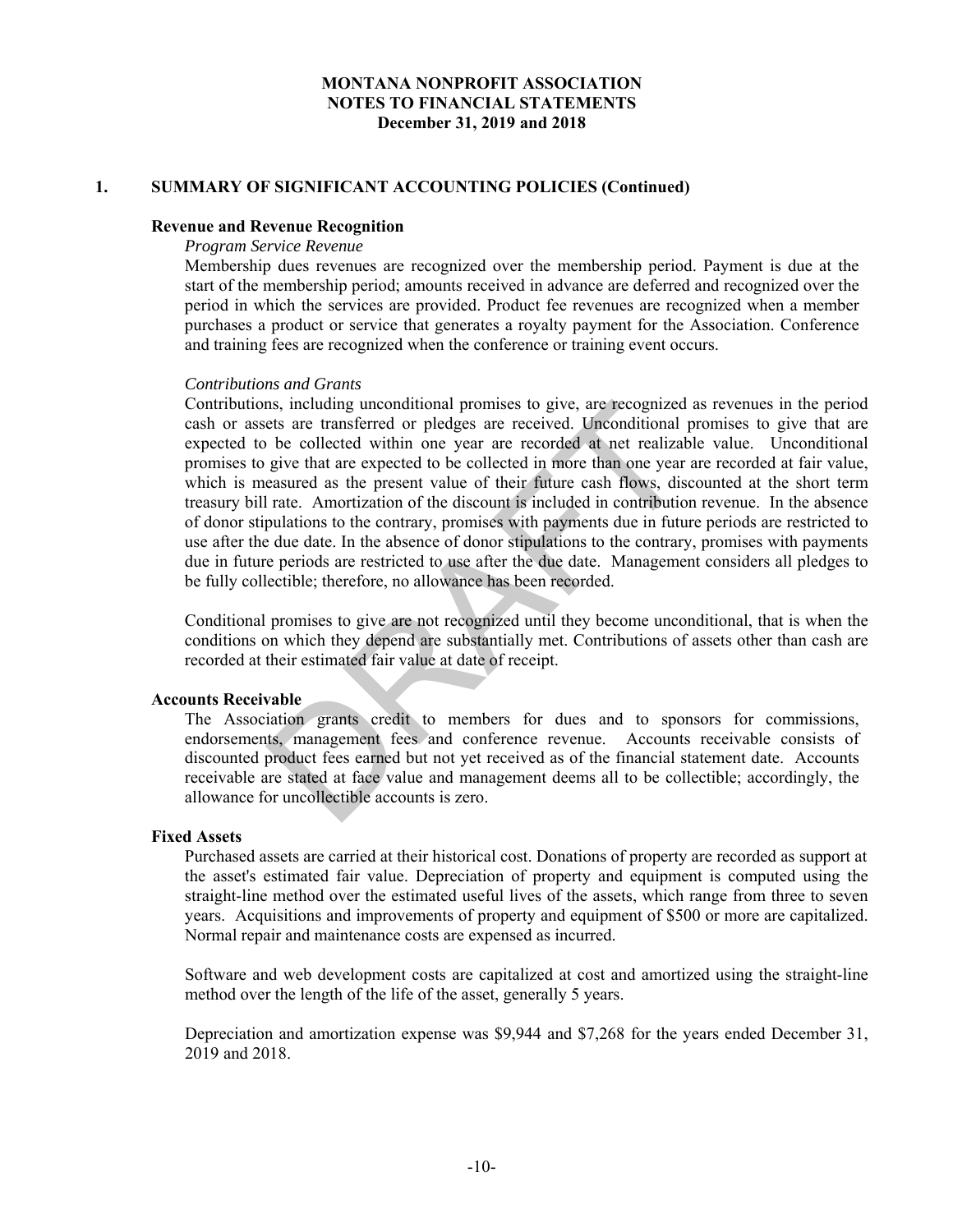## **1. SUMMARY OF SIGNIFICANT ACCOUNTING POLICIES (Continued)**

## **Income Taxes**

The Association is a not-for-profit organization as described in Section  $501(c)(3)$  of the Internal Revenue Code. The Association qualifies as a publicly supported organization under Internal Revenue Code Section 170(b)(1)(A), and therefore has made no provision for federal income taxes in the accompanying financial statements. The Association's information returns (Form 990) are open to examination by the IRS, generally, for three years after they were filed or the due date of the return, whichever is later.

## **Changes in Accounting Principle**

In 2019, the Association adopted the new accounting standards relating to revenue: FASB Accounting Standards Updates (ASU) 2014-09 *Revenue from Contracts with Customers (Topic 606)* and 2018-08 *Clarifying the Scope and the Accounting Guidance for Contributions Received and Contributions Made*.

ASU 2014-09 establishes a new contract and control-based revenue recognition model, changing the basis for deciding when revenue is recognized over time or at a point in time. ASU 2018-08 assists entities in evaluating whether transactions should be accounted for as contributions or exchange transactions and determining whether a contribution is conditional. The Association implemented the provisions of ASU 2018-08 applicable to contributions received under a modified prospective basis. The adoption of these standards did not have a significant impact on the financial statements.

## **Financial Statement Presentation:**

Certain reclassifications of amounts previously reported have been made to the accompanying financial statements to maintain consistency between periods presented. The reclassifications had no impact on previously reported net assets.

## **2. LIQUIDITY AND AVAILABILITY**

The following reflects the Association's financial assets as of December 31, 2019, reduced by amounts not available for general use within one year due to donor or other restrictions limiting their use:

| Financial assets                                            |   |         |         |
|-------------------------------------------------------------|---|---------|---------|
| Cash and cash equivalents                                   | S | 264,500 |         |
| Grants receivable                                           |   | 264,910 |         |
| Accounts receivable                                         |   | 26,429  |         |
|                                                             |   |         | 555,839 |
| Unavailable for general expenditure in one year             |   |         |         |
| Grants due in more than one year                            |   |         | 100,000 |
|                                                             |   |         |         |
| Total financial resources available for general expenditure |   |         | 455,839 |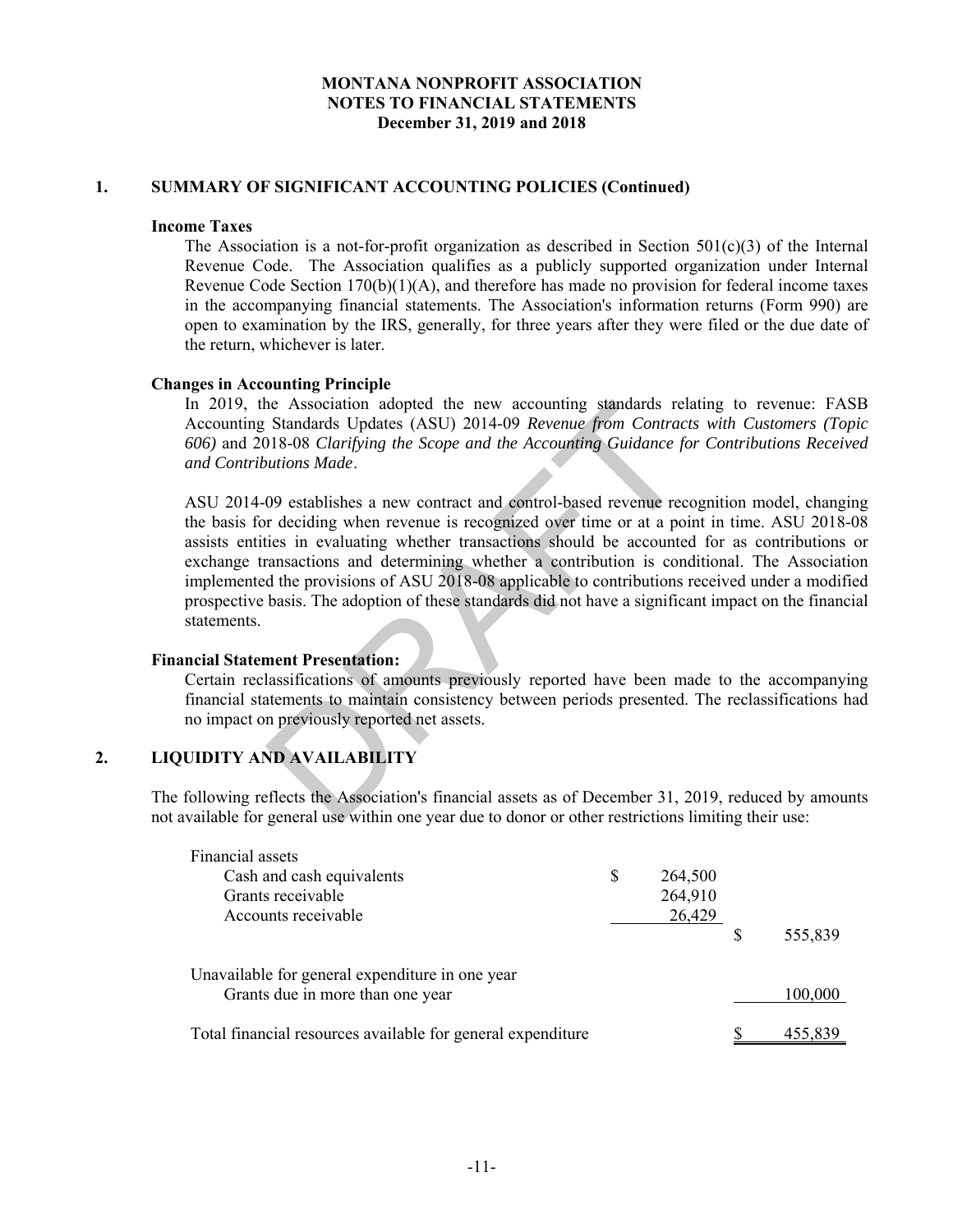# **2. LIQUIDITY AND AVAILABILITY (Continued)**

The Association has certain donor-restricted net assets that are available for general expenditures within one year of December 31, 2019, because the restrictions on the net assets are expected to be met by conducting the normal activities of our programs in the coming year. Accordingly, the related resources have been included in the quantitative information detailing the financial assets available to meet general expenditures within one year.

As part of the Association's liquidity management, it has a policy to structure its financial assets to be available as its general expenditures, liabilities, and other obligations come due. In the event of an unanticipated liquidity need, the Association also could draw upon \$50,000 of an available line of credit, which is renewed annually by Board resolution (see Note 8).

# **3. CASH AND CASH EQUIVALENTS**

The Association maintains its cash in bank deposit accounts which, at times, may exceed federally insured limits. Balances held in financial institutions are insured by the Federal Deposit Insurance Corporation (FDIC) up to \$250,000 per bank, per depositor. The Association has not experienced any losses in such accounts and does not believe it is exposed to any significant credit risk on cash and cash equivalents. As of December 31, 2019 and 2018, cash and cash equivalents did not exceed federally insured limits.

# **4. RELATED PARTY**

The Association received administrative fees of \$46,938 and \$33,666 in the years ended December 31, 2019 and 2018, respectively, from the Montana Nonprofit Association Group Benefits Trust, which was established as an Internal Revenue Code section 501(c)(9) VEBA trust to provide health insurance coverage for Association members and their employees.

# **5. UNEMPLOYMENT INSURANCE**

The Association maintains an unemployment program and contracts with a third party for stop-loss coverage in the event unemployment claims exceed \$30,000, up to \$90,000. The Association would be responsible for paying the first \$30,000 in claims and any costs above \$90,000 in total claims. Management is not aware of any unemployment claims. Accordingly, no liability has been recorded as of December 31, 2019 and 2018.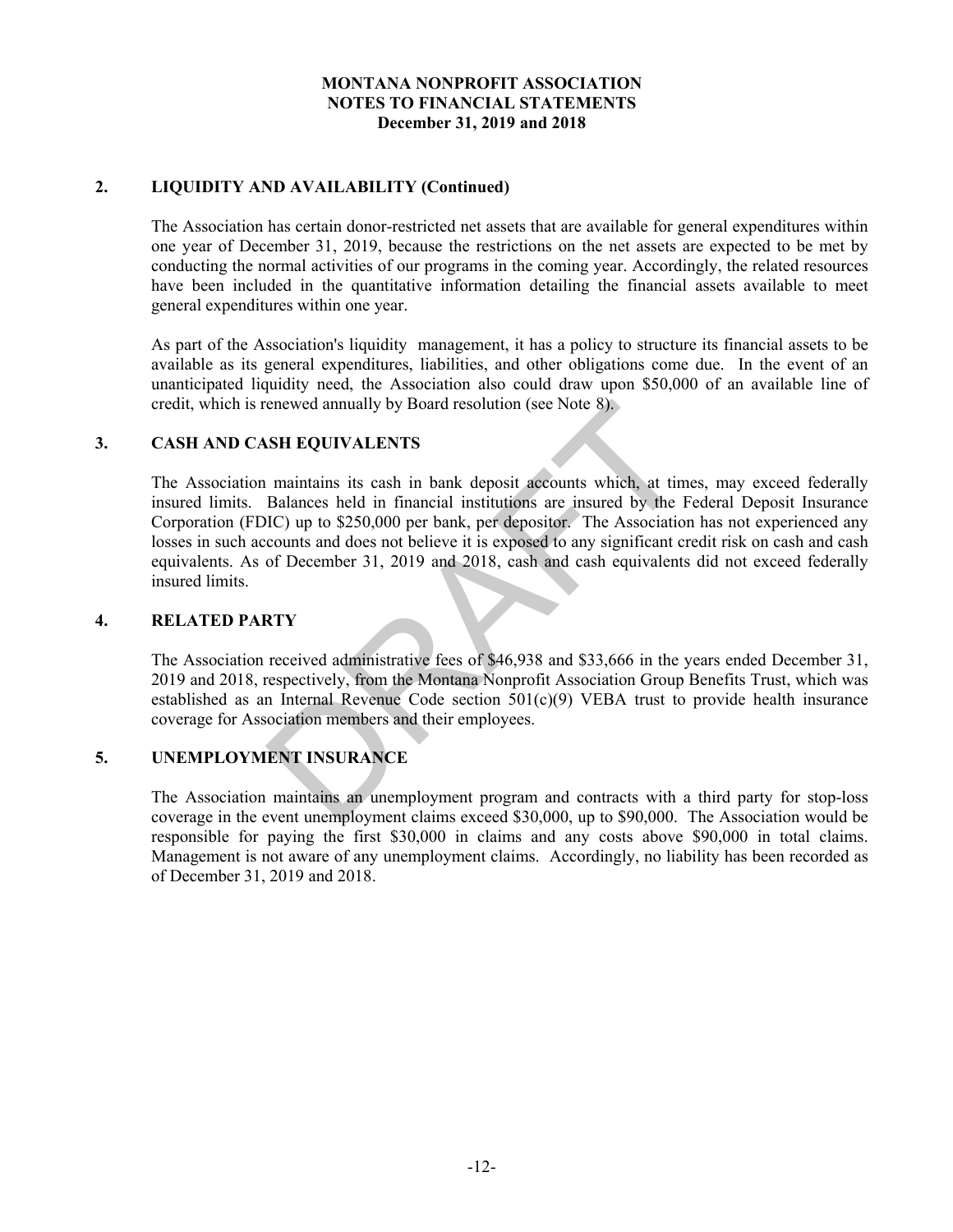# **6. GRANTS RECEIVABLE**

Grants receivable as of December 31, 2019 and 2018 are due as follows:

|                                                        | 2019          |   | 2018     |  |
|--------------------------------------------------------|---------------|---|----------|--|
| Amounts due in:                                        |               |   |          |  |
| Less than one year                                     | \$<br>164,910 | S | 50,000   |  |
| One to five years                                      | 100,000       |   | 20,000   |  |
|                                                        | 264,910       |   | 70,000   |  |
| Less: discount to present value                        | (1,000)       |   | (461)    |  |
| Grants receivable, net of discount                     | 263,910       |   | 69,539   |  |
| Less: current portion                                  | (164,910)     |   | (50,000) |  |
| Grants receivable, net of discount and current portion | 99,000        |   | 19,539   |  |

# **7. FIXED ASSETS**

Fixed assets consist of the following at December 31, 2019 and 2018:

|                                                 |   | 2019      | 2018      |
|-------------------------------------------------|---|-----------|-----------|
| Computers and equipment                         | S | 62,402    | 51,084    |
| Software                                        |   | 16,500    | 16,500    |
| Website                                         |   | 25,926    | 17,256    |
| Less: accumulated depreciation and amortization |   | (78, 538) | (68, 595) |
|                                                 |   | 26,290    | 16.245    |

# **8. LINE OF CREDIT**

The Association maintains a revolving line of credit at First Interstate Bank in the amount of \$50,000, collateralized by the assets of the Association. The interest rate at December 31, 2019 was 5%. The line of credit had a maturity date of January 2020, which was subsequently renewed through April 2021.

# **9. RETIREMENT PLAN**

The Association has a defined contribution SEP plan. The Association makes contributions of 6% of compensation after one year of employment. The Association made contributions totaling \$4,604 and \$7,089 to the plan for the years ended December 31, 2019 and 2018, respectively.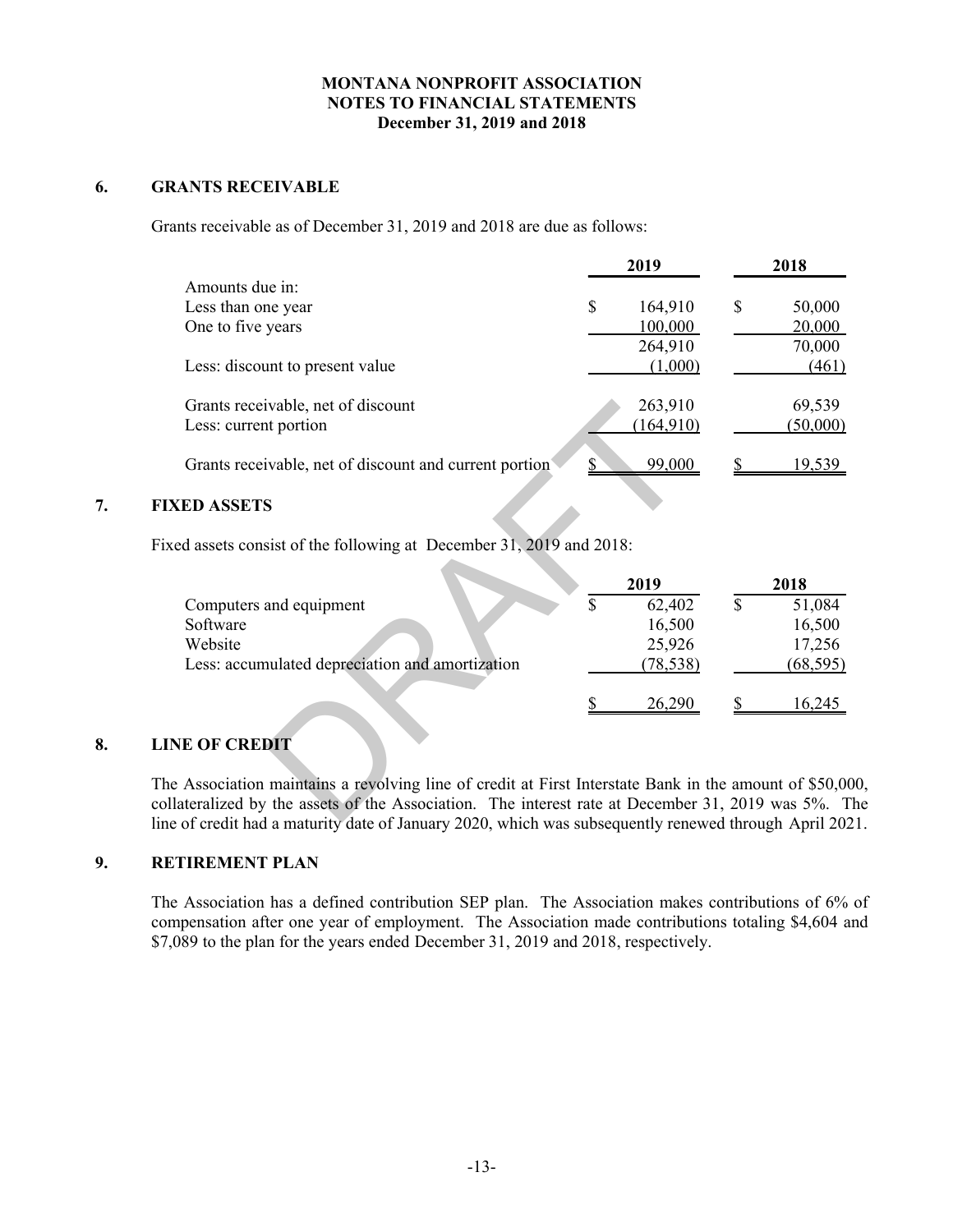#### **10. LEASE AGREEMENT**

The Association leases office space from Power Block Associates with a lease period through March 31, 2020, amended March 4, 2020 extending the lease term through March 31, 2021 with an option for an addition year. The agreement requires monthly payments of \$2,469; the lease payments are indexed and adjusted each March. Lease expense was \$23,879 and \$25,525 for the years ended December 31, 2019 and 2018, respectively.

The total minimum future rental payments under this operating lease are as follows:

| 2020<br>2021 | Φ | 29,628<br>407<br>⇁ |         |        |
|--------------|---|--------------------|---------|--------|
|              |   |                    | ⋔<br>۰D | 37,035 |

## **11. REVENUE FROM CONTRACTS WITH CUSTOMERS**

The following provides information about significant changes in the contract liabilities (deferred revenue) for the years ended December 31, 2019 and 2018:

|                                                                                          | 2019     | 2018     |  |
|------------------------------------------------------------------------------------------|----------|----------|--|
| Deferred membership dues, beginning of year                                              | 49.849   | 48,660   |  |
| Revenue recognized that was included in deferred<br>revenue at the beginning of the year | (49,849) | (48,660) |  |
| Increase in deferred revenue due to cash received<br>during the year                     | 72,418   | 49.849   |  |
| Deferred membership dues, end of year                                                    | 72.418   |          |  |

## **12. NET ASSETS WITH DONOR RESTRICTIONS**

Net assets with donor restrictions consists of assets with time and/or purpose restrictions as follows at December 31, 2019 and 2018:

|                                                            |   | 2019    | 2018   |
|------------------------------------------------------------|---|---------|--------|
| Subject to expenditure for specific purpose:               |   |         |        |
| Program and organizational development                     | S | 23,500  | \$     |
| Innovation                                                 |   | 41,399  |        |
| Census                                                     |   | 53,000  |        |
| Grants receivable, proceeds of which have been restricted: |   |         |        |
| Program and organizational development                     |   | 39,910  | 40,061 |
| Leadership development program                             |   | 25,000  |        |
| Subject to the passage of time:                            |   |         |        |
| Grants receivable with no donor restrictions               |   | 200,000 | 29.745 |
|                                                            |   | 382.809 | 69.806 |